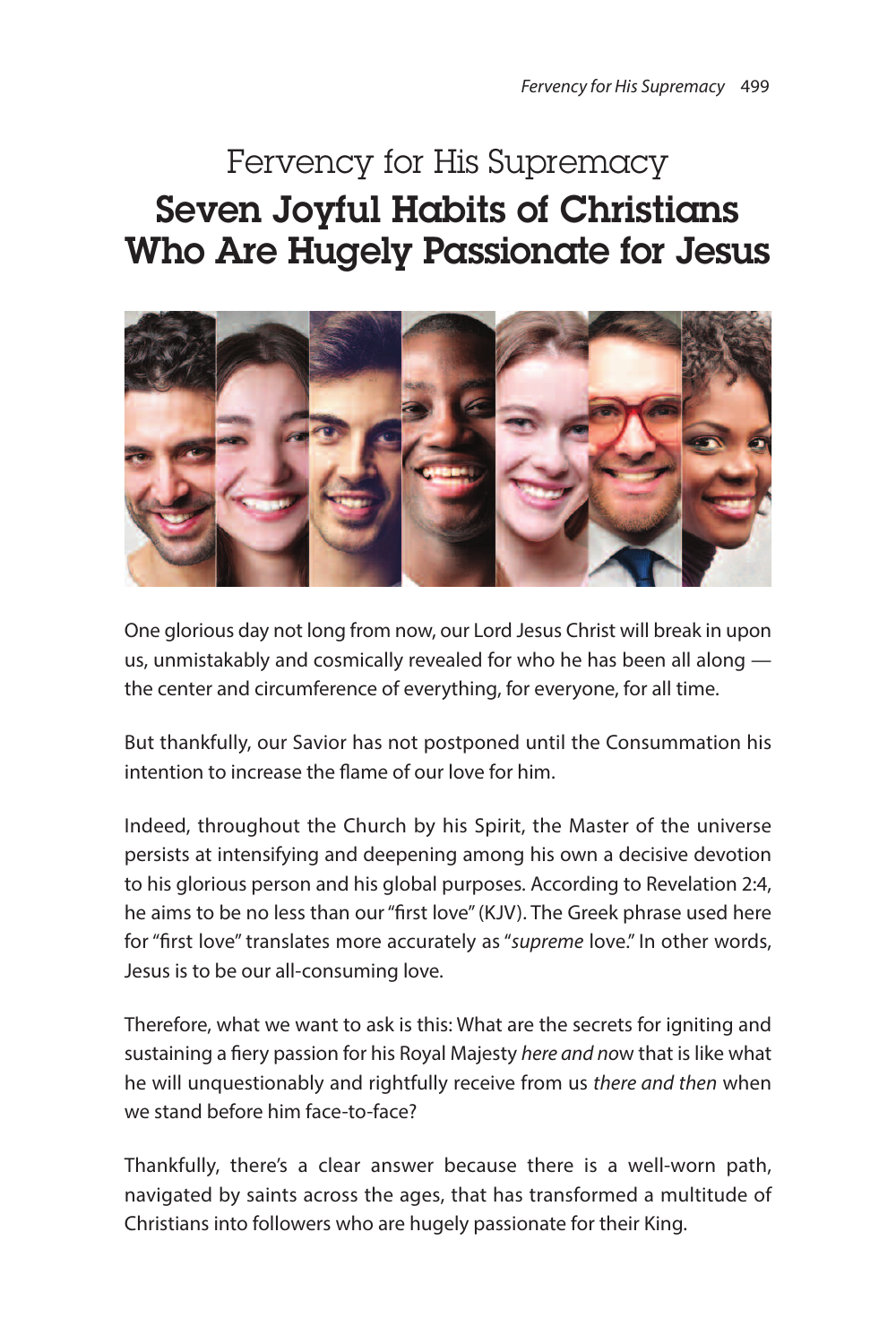In fact, I would suggest that every facet of godly devotion that the Bible talks about can be summed up by seven "secrets" — let's call them seven "joyful habits" — which can be easily incorporated into your daily walk with Jesus, helping you to become a disciple "filled with a glorious joy that can't be put into words"(1 Peter 1).

Here lies the hope that all of us can experience a life of"fervency for Christ's supremacy."

To make these core disciplines easier to grasp, I've assigned them seven easyto-recall words that start with the letter "S."Together they capture everything the Bible teaches about how believers who supremely adore their Redeemer get that way and stay that way. Let's unpack them briefly, and provide one or two starter steps for each one.

## **Seven Joyful Habits**

Robust affection for Jesus can be cultivated as we:

SEE him SEEK him SAVOR him SPEAK him SHOW him SERVE him SHARE him

There's a logical sequence to these seven "joyful habits." As you faithfully practice one of them it prepares you to implement the next. Think of it like this: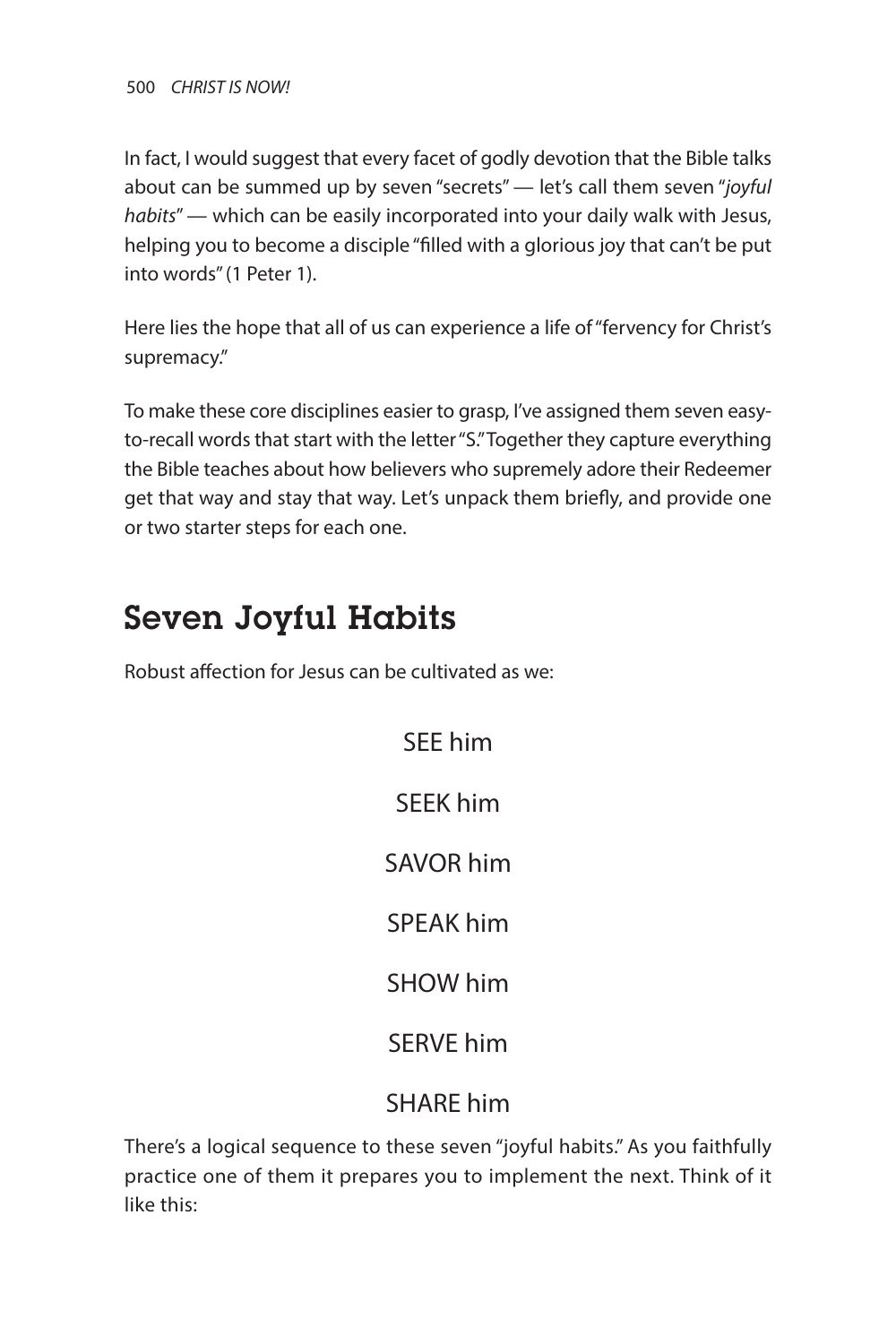- 1. **SEE** Jesus more fully for all he is by how you study about him throughout God's Word — which leads you to . . .
- 2. **SEEK** Jesus more fully for all he is by how you pursue and encounter him through prayer — which leads you to ...
- 3. **SAVOR** Jesus more fully for all he is by how you exult in him through worship — which leads you to ...
- 4. **SPEAK** of Jesus more fully for all he is by how you talk about him with believers — which leads you to . . .
- 5. **SHOW** Jesus more fully for all he is by how you imitate him in word and deed — which leads you to ...
- 6. **SERVE** Jesus more fully for all he is by how you minister to others for his sake — which leads you to  $\dots$
- 7. **SHARE** Jesus more fully for all he is by how you introduce unbelievers to him as Lord and Savior.

These seven "joyful habits" shape the lifestyle of Christians who become hugely passionate for Jesus. It's how they got that way and stay that way because one discipline quite naturally feeds into the next. Let's look at each one more thoroughly.

#### Joyful Habit #1 **SEE HIM**

First, we start by seeing clearly what the Bible teaches from cover to cover about Jesus' person and purposes right now, as he reigns at God's right hand. Study him. Survey him. Scrutinize him. Sit at his feet. Soak up everything he discloses.

One practical jump-start to do this: Take full advantage of the vast number of free resources at www.ChristNow.com (highlighted at the end of this book). Think of it as your one-stop hub for free Bible-based resources to help you explore and experience God's Son for all he is today.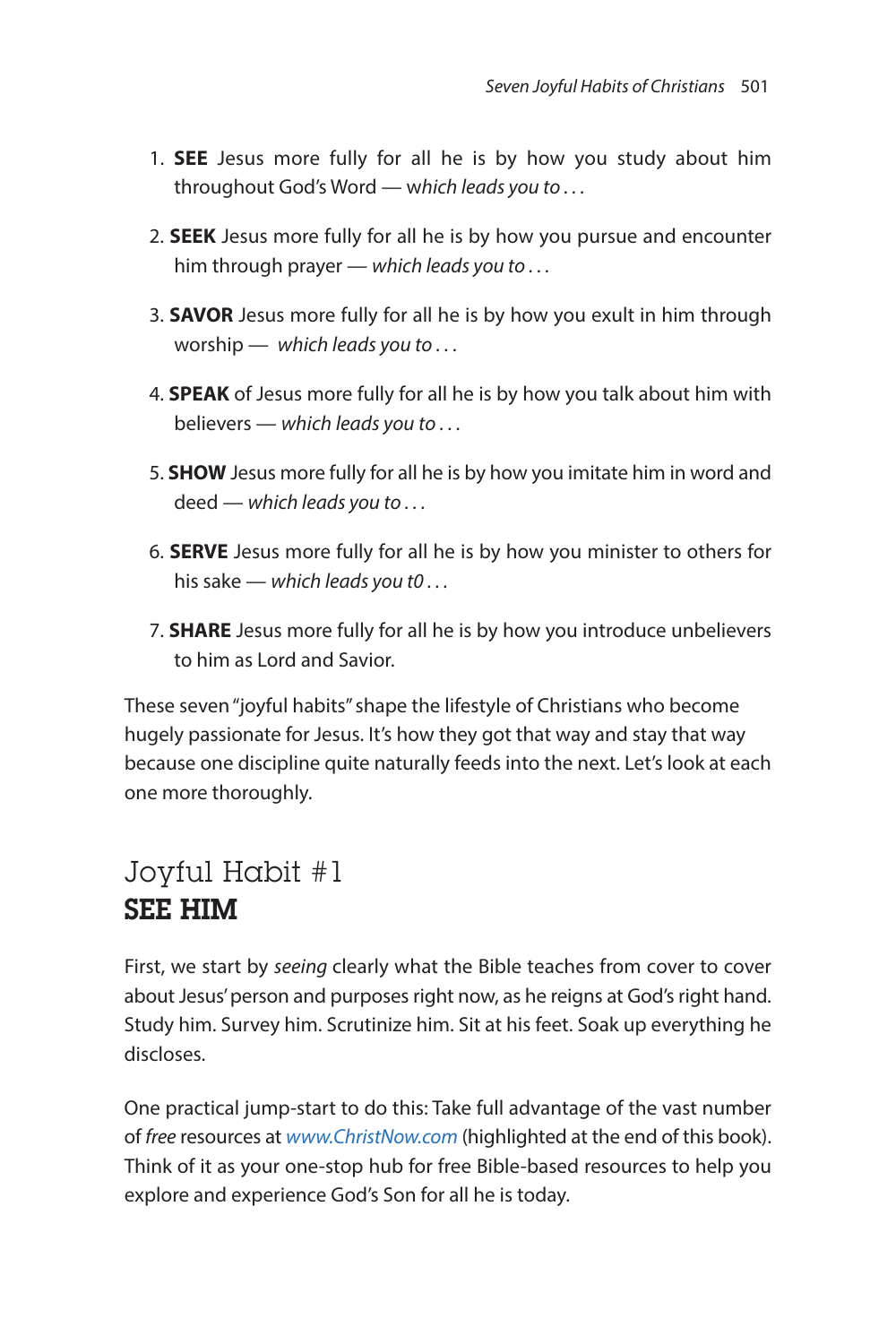For example: The ChristNow website offers you for free a 21-Day Journey (which can accessed using our free smartphone app, Christ Now) or a 55-Day Journey (brief, daily email videos viewed on your laptop) — two ways to transverse the nine hours of teaching presented by *The Christ Institutes Video Series*, which you can also complete online at your own pace.

Or sign up for the two-minute **Daily Devotions**, which are built around 365 titles for Jesus found in Scripture. Offering an optional audio version, these readings are sent automatically to your email inbox every day for an entire year.

Sample some of the **Teaching Videos**, which feature Christian leaders from many streams of the Church focusing on exciting facets of Christ's supremacy from God's Word.

You might try this approach that involves you more directly: Create your very own"**Regal Bible.**"There's nothing to it! Simply take a copy of the Bible and using a yellow highlighter pen, mark the mosaic of insights about Christ found throughout Scripture. Book by book, highlight every passage or verse or phrase that helps to reveal more of who Jesus is.

For example, you might highlight the dozens of Messianic prophecies found throughout Isaiah, the texts that foreshadow promised encounters with Jesus' kingly person and kingdom project.

Or, to make it easy on yourself: Throughout Colossians(a book bursting with truths about Jesus) mark texts that define how the glory of Christ and his kingdom purposes are being fulfilled in who Jesus is and what he's up to right now.

Once you've finished this exercise with just one book, go back through it to review your discoveries (all of which pop out in color!). Spend time reflecting on how the highlighted passages enable you to see God's Son more fully for all he is today.

As you move on from one book of Scripture to another, you'll be amazed at how much of God's Word turns yellow! Maybe we should identify them as the "supremacy Scriptures" — passages that are spectacular because they reveal the glory of our sovereign!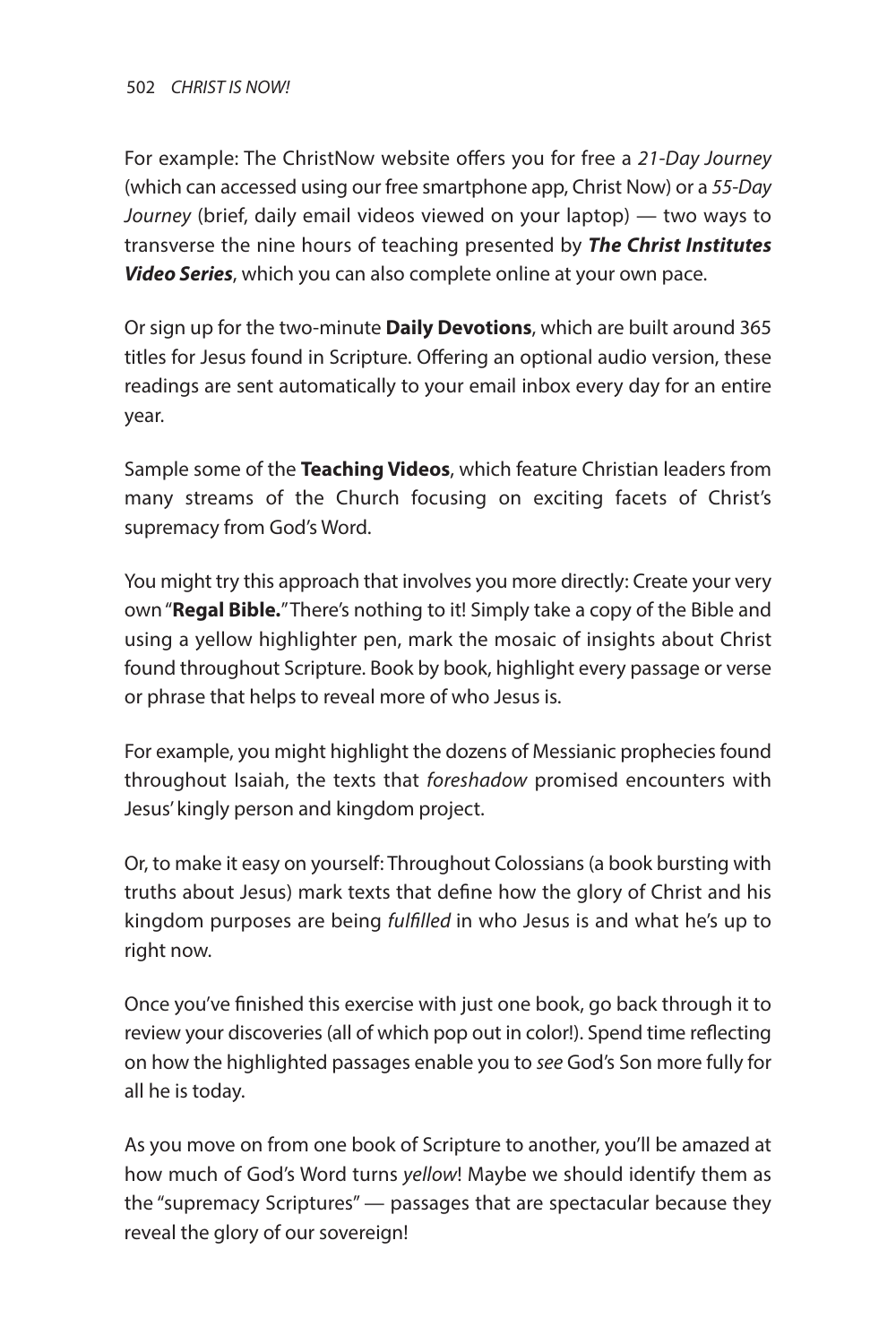### Joyful Habit #2 **SEEK HIM**

Those who see more of the greatness of Christ become motivated to seek more meaningful, more intimate engagement with the person of Christ. The greater our discoveries of his magnificent qualities, the greater will be our desire to draw closer to him and enter into the fullness of life we have in him.

Essentially this means we must continue nurturing an ongoing life of prayer, what Scripture calls "seeking God's face." But how do we do this well?

One practical suggestion: Return to some of the highlighted passages uncovered in your "Regal Bible." Then reformulate those verses so they are turned into prayers. For example, Ephesians 2:6-7 says:

God raised us up with Christ. He has seated us with him in his heavenly kingdom. That's because we belong to Christ Jesus. He has done it to show the riches of his grace for all time to come.

As a focus for prayer that seeks more of Christ, use the emphasis of those verses to say this to the Father:

Dear Father, thank you for raising us from the dead with your Son and then seating us in your kingdom to reign with him. Now convince the world of the revolutionary nature of the salvation found in Christ, by how you draw us nearer to him. Saturate your Church with visible demonstrations of his redeeming power that will flow from his throne for all time to come. Amen.

Based on what Scripture both teaches and models, your primary prayers as a Jesus follower should be for more intimate insights and revelations into specific truths about our Savior and his supremacy leading to a deepening of your relationship to him. Invite the Holy Spirit to teach you how to apply your ever-enlarging vision of Jesus in daily living. Ask for yourself and your fellow believers that the Father would wake you fully to the biblical realities about Jesus as Lord, opening up transforming encounters with him.

Seek the Father's help to deepen your devotion toward his Son, to make you as passionate for Jesus as he himself is — to be filled with a passion you express both in word and deed.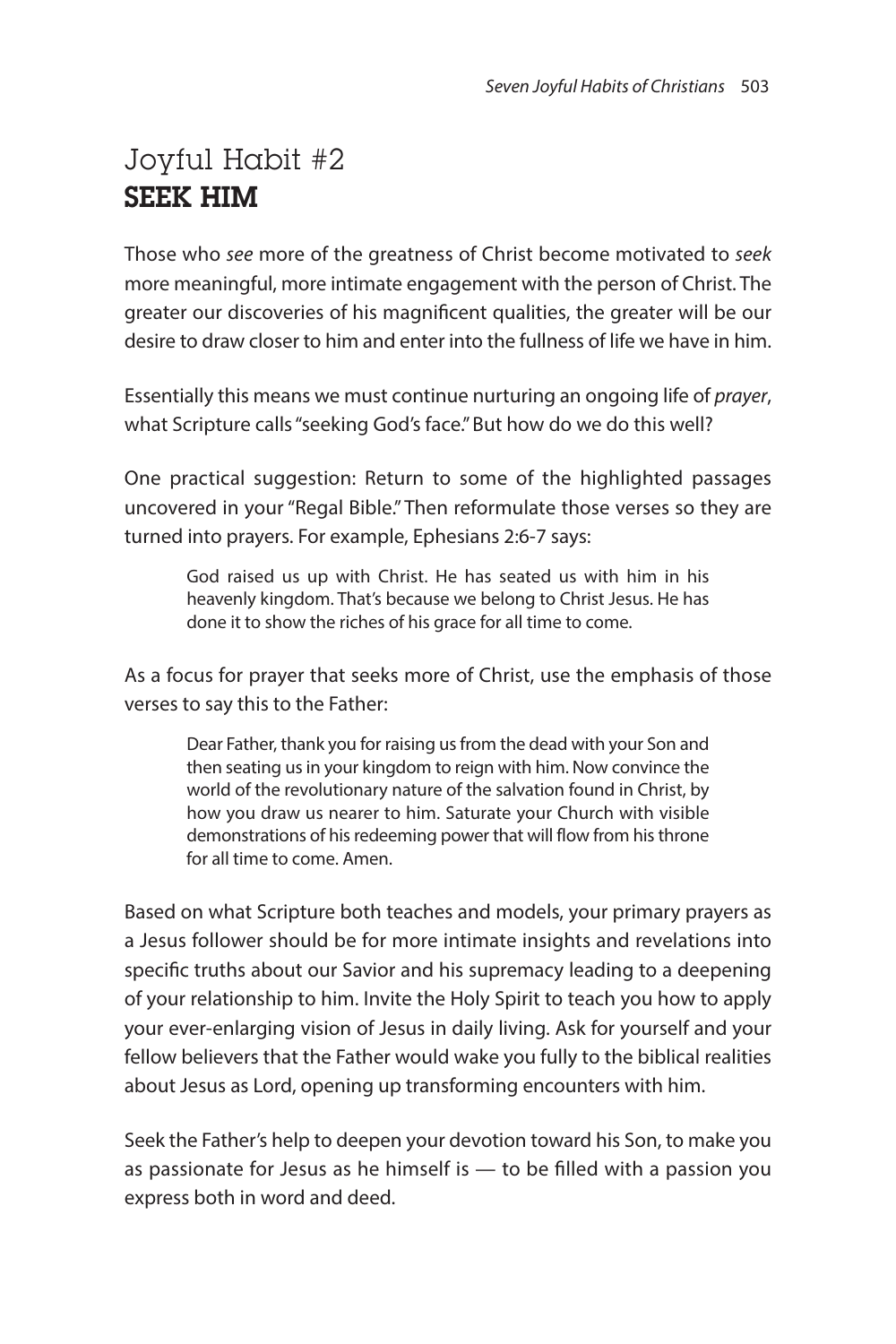"[Help me to] grow in the grace and knowledge of our Lord and Savior Jesus Christ" (2 Peter 3) — this should be our heart's cry every moment we breathe. As we walk with him, we are called to pray for one another as Paul did in Ephesians 3:

May his Holy Spirit give you his power deep down inside you. Then Christ will live in your hearts because you believe in him . . . May you have power together with all the Lord's holy people to understand Christ's love. May you know how wide and long and high and deep it is. And may you know [Christ's] love, even though it can't be known completely. Then you will be filled with everything God has for you (emphasis added).

### Joyful Habit #3 **SAVOR HIM**

And so it follows: The more we see him and seek him, the more of himself and his global cause he reveals to us. Scripture guarantees it: "When you look for me with all your heart, you will find me. I will be found by you . . . " (Jeremiah 29).

In turn, "finding" him causes believers to savor him more than ever — that is, increasingly to worship him, exult in him, appreciate and enjoy him for all he is today — not only in our liturgies but also in our lifestyles.

One practical aid that has helped many Christians delight more fully in their reigning Lord is to revisit a traditional hymnbook. Study the words of some of the historic worship anthems of the Church that focus on the glory of Christ. Note the richness of the vocabulary believers used over the past three hundred years to reverence and esteem Jesus.

For example, in over one thousand of the hymns composed by Charles Wesley he unpacks what theologians term a "high Christology." These anthems praise Jesus not only for who he was and will be, but just as importantly, for who he is today exalted at God's right hand.

Reflect on how others have expressed what it meant for them to savor the wonders of Christ; then join their praises by whispering the words aloud, as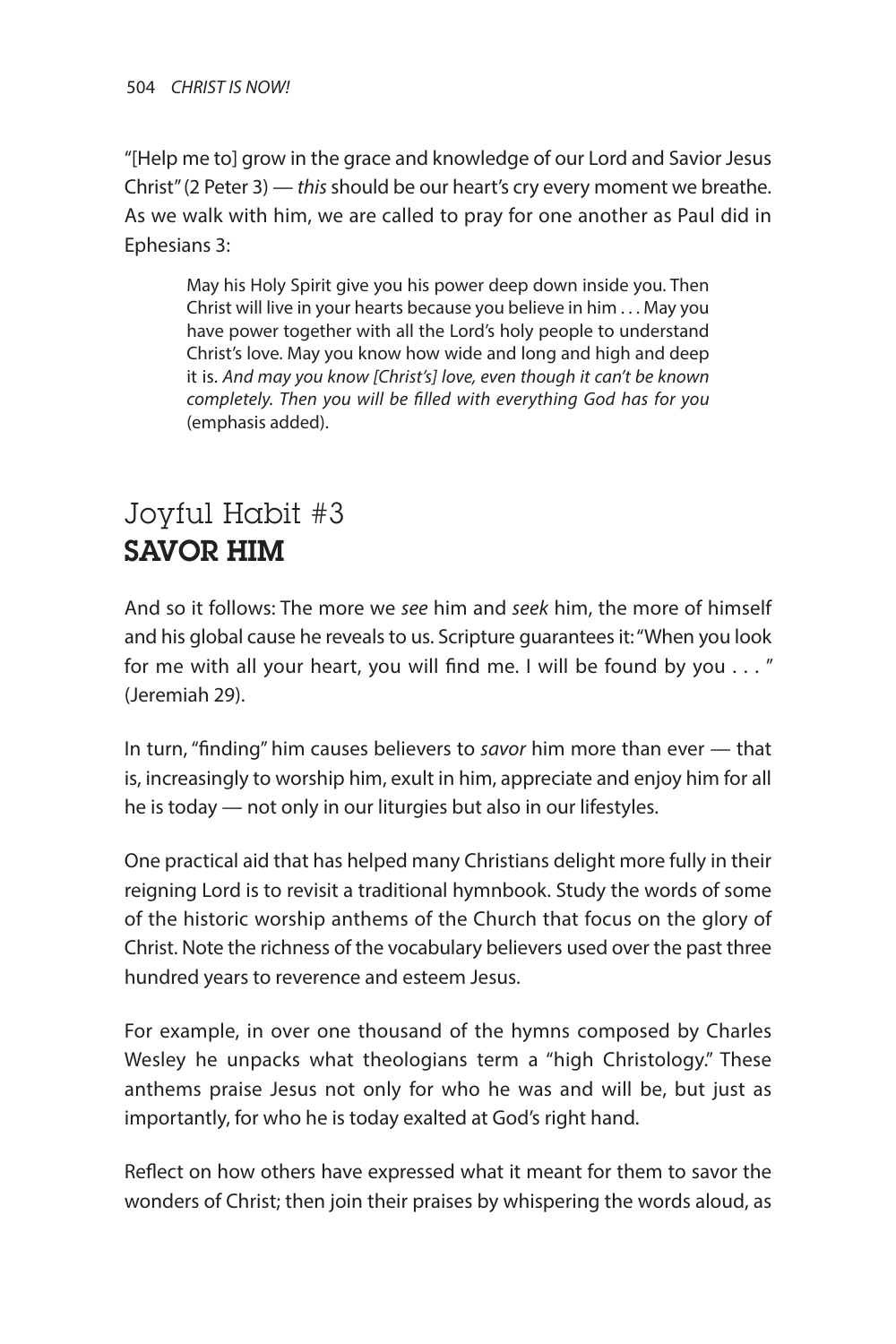an act of worship. You might even try to sing the hymn during your times of private devotions.

The free **Worship Videos** at www.ChristNow.com provide another effective resource to help you savor Christ. Representing a variety of worship styles and approaches, they are chosen expressly to incite believers to exult in God's Son.

As you begin a new day, you might incorporate one into your Bible study and prayer time. While you watch and listen, let its exaltation of Jesus fill your heart with new passion for praising Jesus. You even might even decide to sing along!

Then send the link to some Christian friends by email, Twitter, or Facebook so they can join you in savoring Christ in new ways.

If we heed the exhortation of Colossians 3 we can't go wrong:

Let the message about Christ live among you like a rich treasure . . . by singing psalms and hymns and songs from the Spirit . . . Do everything you say or do in the name of the Lord Jesus (emphasis added).

#### Joyful Habit #4 **SPEAK HIM**

But there are more secrets to gaining "fervency for Christ's supremacy." As Christians see, seek, and savor the Ruler of all, we begin to discover a growing and unquenchable desire to speak about him to others and to do so frequently — starting off most naturally with the fellow believers we gather with every Sunday.

Speaking out about Christ to those who were already Christians defined the heart of Paul's two-year ministry in Ephesus, as he summarized it for the church's elders in Acts 20 (note words about verbal communication highlighted in italics):

You know I have never shrunk from telling you anything that was for your good, nor from teaching you in public or in your own homes.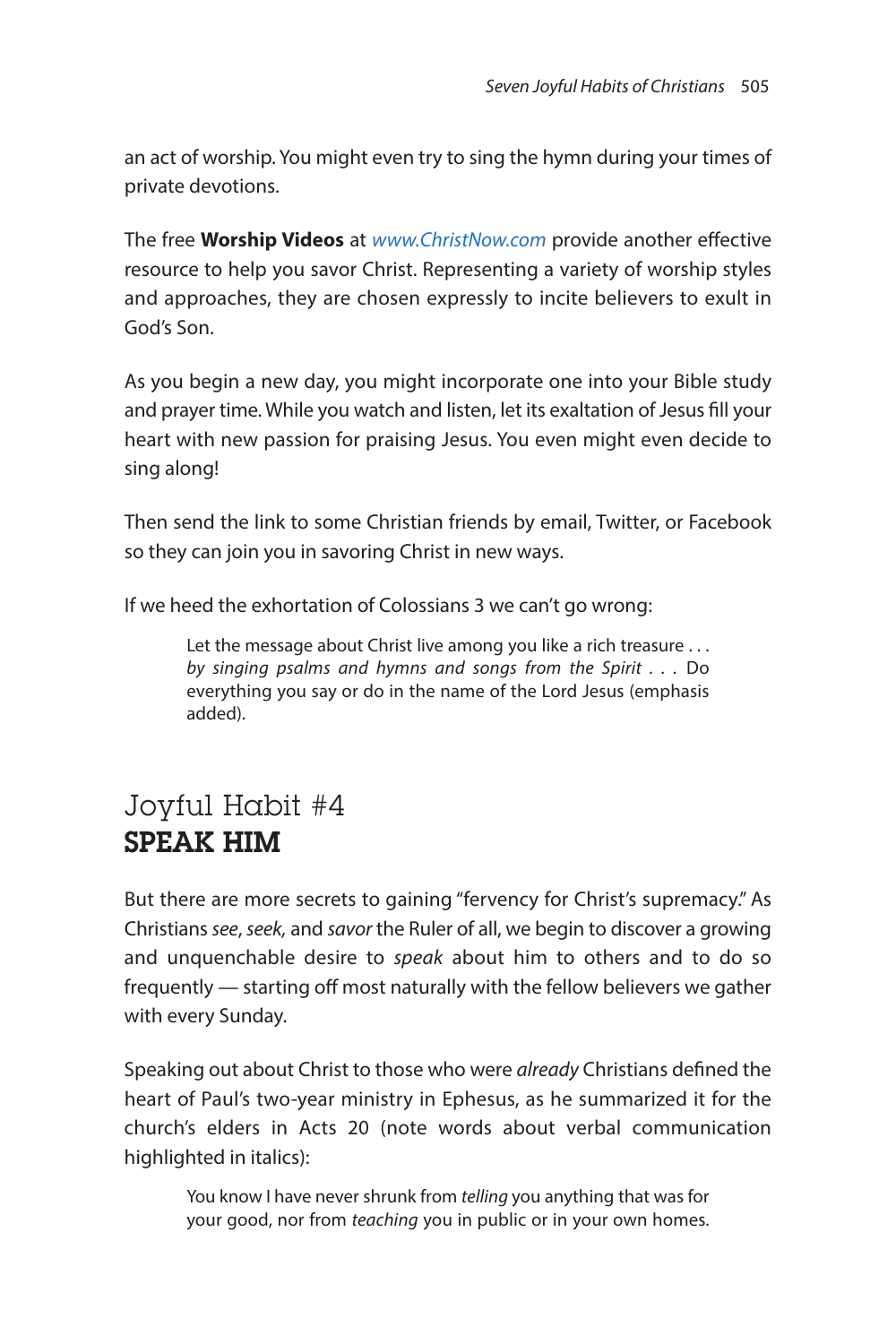On the contrary I have most emphatically urged upon both Jews and Greeks repentance towards God and faith in our Lord Jesus . . . [I want to] finish my course and complete the ministry which the Lord Jesus has given me in declaring the good news of the grace of God ... as I preached the kingdom of God ... I have never shrunk from declaring to you the complete will of God (PHILLIPS, emphasis added).

For Paul, speaking of Christ to God's people day in and day out was his priority mission, followed afterward by speaking of Christ to those who had never heard the gospel before (as he discusses in Romans 15). He states this succinctly in Colossians 1:

> God has given me the responsibility of serving his church by proclaiming his entire message to you . . . So we tell others about Christ, warning everyone and teaching everyone with all the wisdom God has given us. We want to present them to God, perfect in their relationship to Christ (NLT, emphasis added).

Then the apostle urges his readers to follow his example. As Paul states in Colossians 3, God's people must commit to nothing less than conversations about Christ whenever they come together. Here is his exhortation in three different translations:

Let the message about Christ, in all its richness, fill your lives. Teach and counsel each other with all the wisdom he gives (NLT, emphasis added).

Let the [spoken] word of Christ have its home within you [dwelling in your heart and mind — permeating every aspect of your being] as you teach [spiritual things] and admonish and train one another with all wisdom (AMP, emphasis added).

Let the Word of Christ — the Message — have the run of the house. Give it plenty of room in your lives. Instruct and direct one another using good common sense (MSG, emphasis added).

In other words, regularly we need to focus on speaking openly of the glory of Christ in our conversations with other Christians. As we fellowship over coffee on a Sunday morning before the service, we should bring Jesus into our exchanges. Whatever the immediate topic during Sunday school discussions or in weekly Bible study groups we should give priority to exploring the truth about Jesus' supremacy as foreshadowed in Old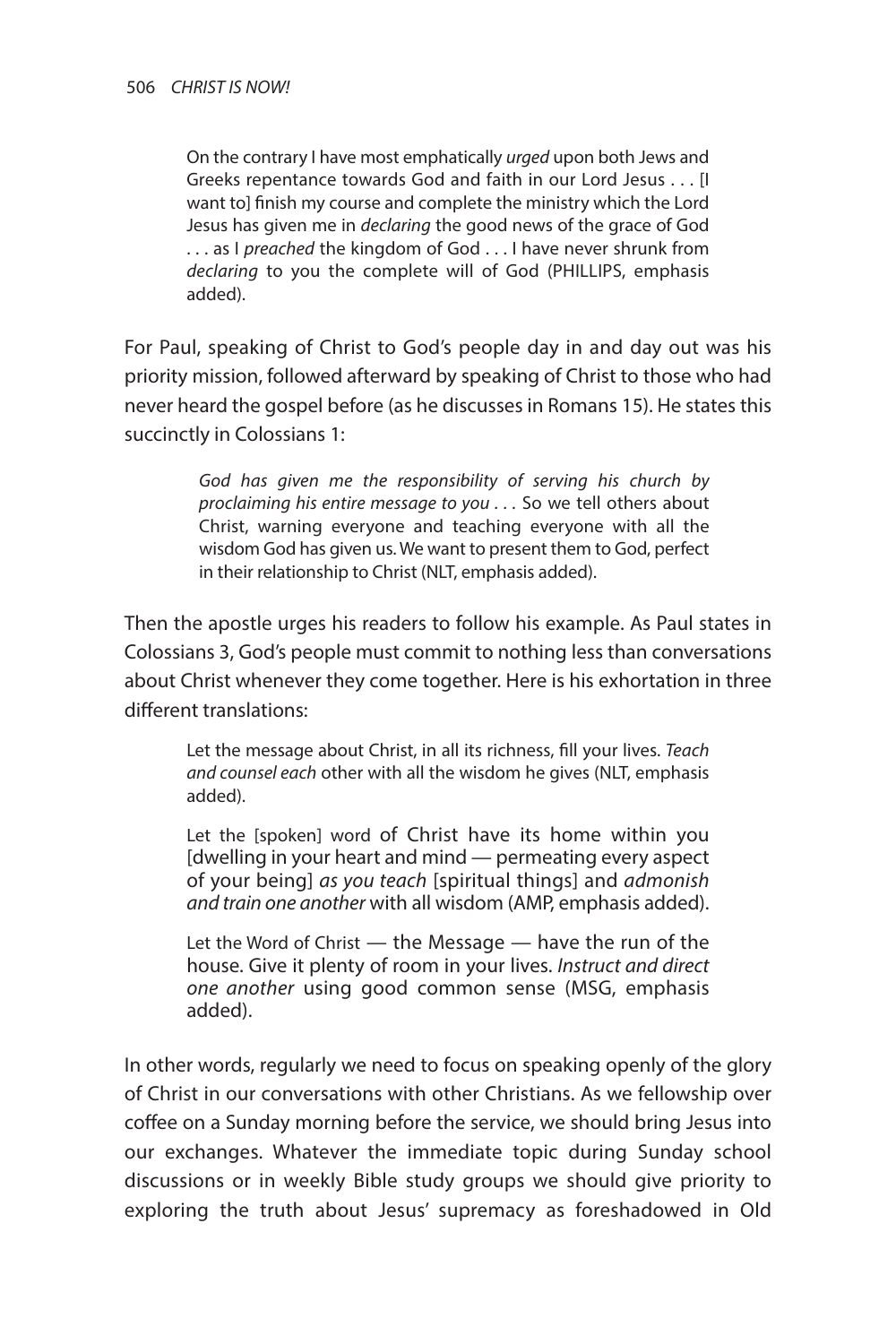Testament passages and fulfilled in the New. During conversations among family members around the dinner table on any given night, at some point we should encourage a focus on something about the wonders of Christ.

In other words, make it your goal at every legitimate opportunity to speak into the life of a fellow disciple something exciting you've recently discovered about Christ — or include it in a PS in your next email, or post it on your Facebook page.

A seminary professor reported to me that one morning he tweeted to his nearly 2000 Twitter followers a fresh perspective on Christ's supremacy he'd gained from Scripture that day. In response it ended up being re-tweeted 10,000 times before the day was over! Through modern technology he "spoke"of Christ and thousands whom he will never meet"heard."

And as a result — and this is true about every time we share more of Christ with each other — the Holy Spirit had something to work with, with each follower, that the Spirit did not have before. And in light of his primary role to increase our vision of Christ exalted (see John 16) you can be sure he will fully exploit each opportunity!

That means whatever approach you take, great promise resides in speaking out to God's people about God's Son and his spectacular supremacy. Here's what Romans 10 promises you whenever you talk about the glories of God's Son with God's people (and unbelievers, as well):

Faith comes from hearing the message and the message is heard through the word about Christ (NIV).

So faith comes from hearing; that is, hearing the Good News about Christ (NLT).

So faith\ comes from hearing [what is told], and what is heard comes by the [preaching of the] message concerning Christ (AMP, emphasis theirs).

As long as we keep pouring truths about the greatness of the Savior into those who belong to him, we challenge our fellow believers to keep growing in their own vision and faith and passion toward Christ for all he is today.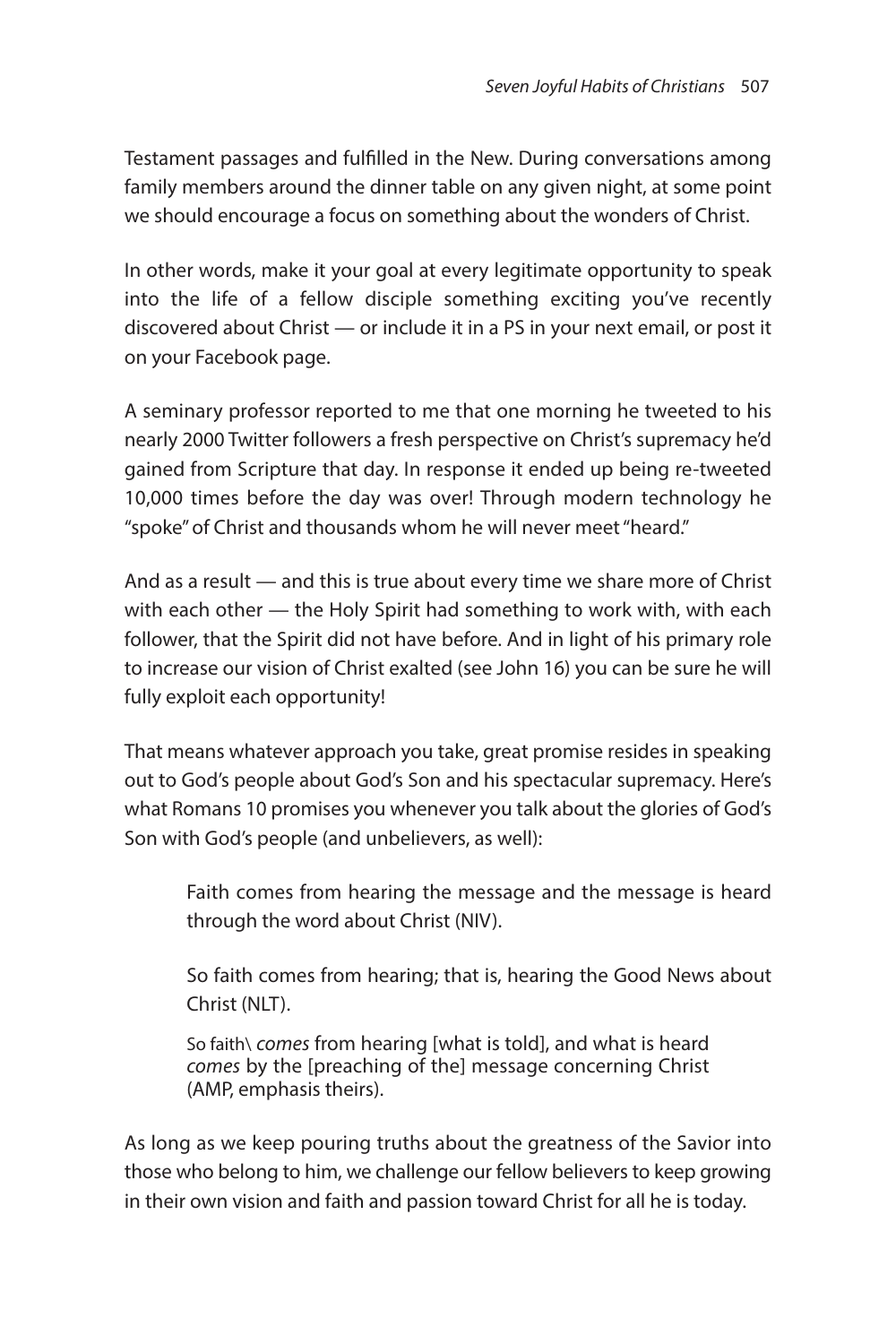Finally, here's one more practical discipline for speaking Christ into his followers. I call it"SEE something, SAY something."There are two parts to this strategy:

- 1. *SEE something*: Commit to the Father that each week you will spend sufficient time in Scripture and prayer, however much is required, until you SEE something new about the wonders of Jesus' person and purposes that is fresh and alive to you. You want to discover an insight about him that excites you so much you know you would enjoy passing it along to another believer so that person too can experience a similar encounter with Christ in his fullness.
- 2. *SAY something*: The flip side of this strategy requires a second commitment. On the Sunday of that same week, you resolve to attend church on a mission — with the intention to pass along to a brother or sister your newly found truth about Jesus, taking a few moments to say to them what you saw a few days earlier.

Consider this scenario, for example: Between Sunday school and church as everyone is mingling in the fellowship hall, you take thirty seconds to tactfully approach a friend with this request: "Bob (or Julie), I discovered something about God's Son this past week that's so exciting I simply have to pass it along to someone else! Could I take thirty seconds and tell you what I saw?"Of course, no Jesus follower will turn down such an offer!

One additional step you might try: Once you've finished "saying" your new-found insight, conclude by praying with your friend about that truth, asking the Spirit to reveal to both of you the reality behind what you've talked about, thus increasing passion for God's Son in both of you as a result.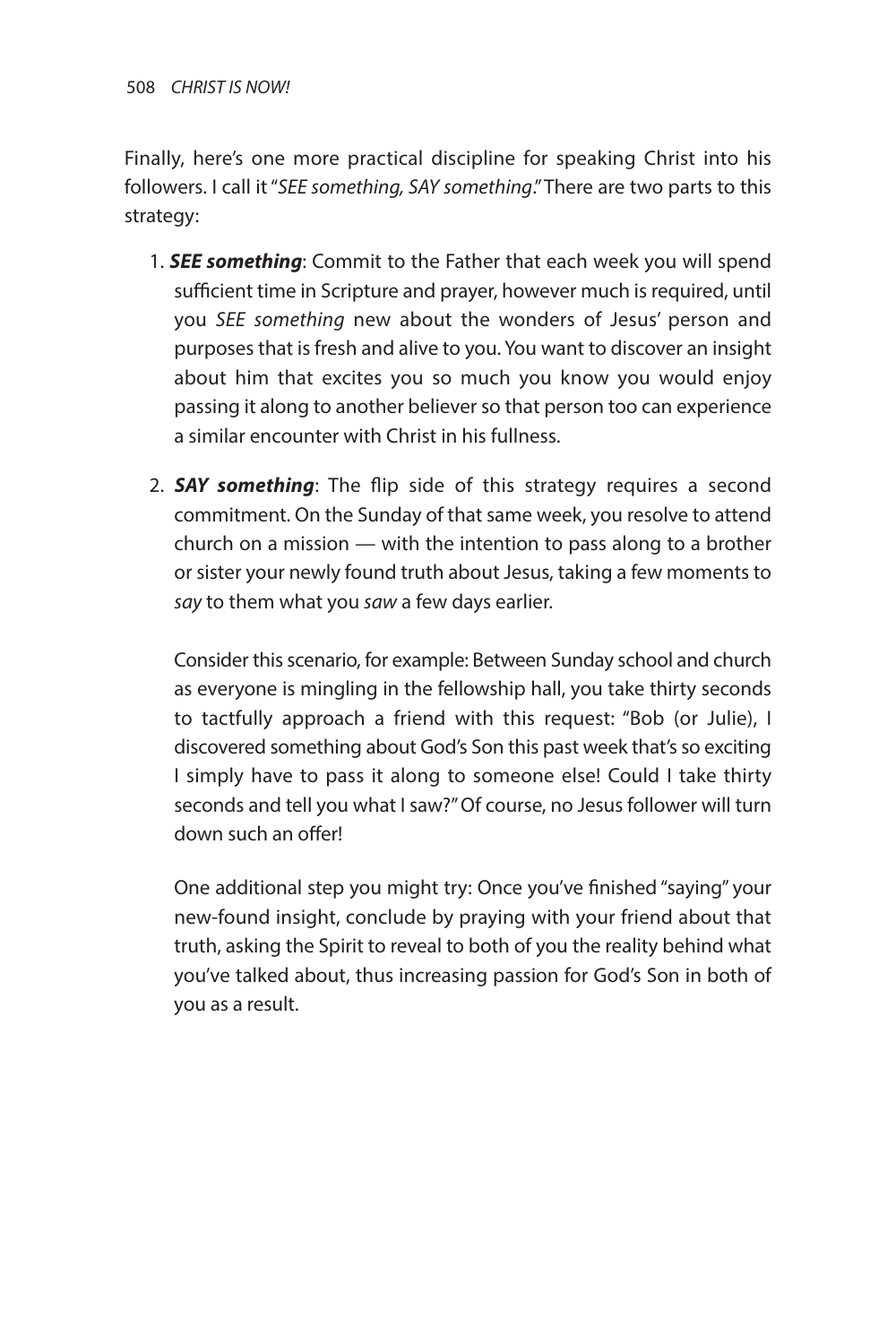### Joyful Habit # 5 **SHOW HIM**

Those of us who develop a lifestyle of seeing, seeking, savoring, and speaking Christ will over time experience a shift in how we show him as we increasingly imitate him. Why is that?

It has been rightly observed:"We end up looking like what we keep looking at." In other words, the more we focus on Christ by practicing the other "joyful habits" and thus increasing our devotion to him, the more we will grow into the likeness of him. The one follows the other.

Often unconsciously — yet inevitably — we begin to incorporate and exhibit the qualities of his character, his strength, his compassion, his holiness. We enter into a fuller display of what Jesus' lordship looks like when his Spirit applies it in concrete ways.

Scripture points to this transformation in Romans 13: "... put on the Lord Jesus Christ as if he were your clothing. Don't think about how to satisfy sinful desires." Again, in 2 Corinthians 4: "We who are alive are always in danger of death because we are serving Jesus. This happens so that his life can also be shown in our earthly bodies"(emphasis added).

In Philippians 3, after Paul talked about his undiluted pursuit of more of Christ, he admonished the believers at Philippi: "Dear brothers and sisters, pattern your lives after mine, and learn from those who follow our example (Philippians 3, NLT, emphasis added). Likewise he wrote to the Corinthians: "You should imitate me, just as I imitate Christ" (1 Corinthians 11, NLT, emphasis added).

Again, based on the key principle, we end up looking most like the person we keep looking at.

Reflecting on the way Jesus will totally fill our vision on the day he returns in victory, John reminds us that this will conform us to his image as a result:

Beloved, we are [even here and] now children of God, and it is not yet made clear what we will be [after His coming]. We know that when He comes and is revealed, we will [as His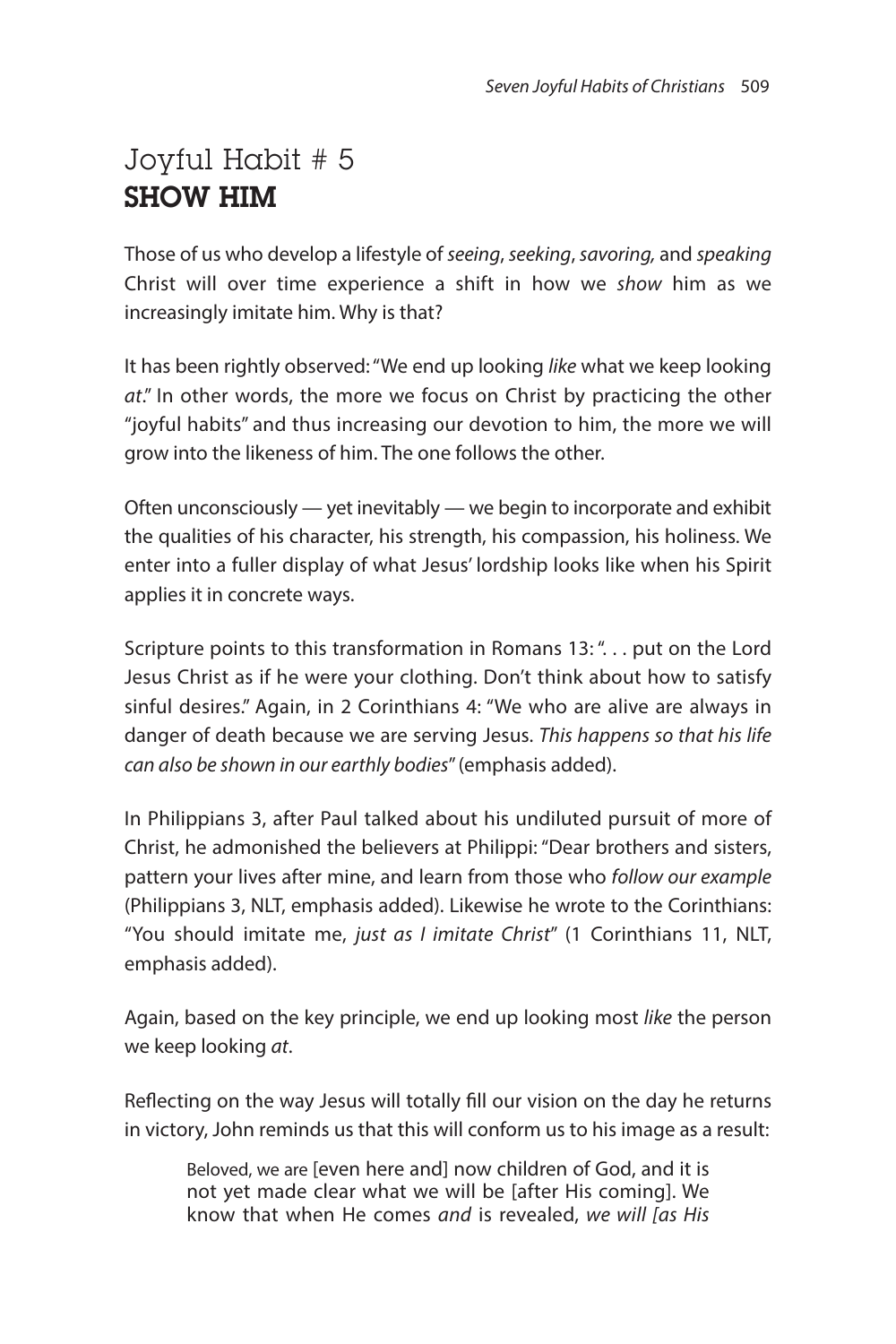children] be like Him, because we will see Him just as He is [in all His glory]. (1 John 3:2, AMP, emphasis added).

With the very next sentence, however, John calls his readers to put into action here and now, on a daily basis, the same radical dynamic of "looking like what we look  $at''$  = similar to what will happen at his glorious appearing:

And everyone who has this hope [confidently placed] in Him purifies himself, just as He is pure (holy, undefiled, guiltless) (1 John 3:3, AMP).

#### Joyful Habit #6 **SERVE HIM**

Ministering to others' needs, especially those in the household of faith, is a very tangible, hands-on approach to express a direct, undying love for our King. As Jesus illustrated in Matthew 25:

Then these righteous ones will reply, "Lord, when did we ever see you hungry and feed you? Or thirsty and give you something to drink? Or a stranger and show you hospitality? Or naked and give you clothing? When did we ever see you sick or in prison and visit you?" And the King will say, **"**I tell you the truth, when you did it to one of the least of these my brothers and sisters, you were doing it to ME!" (NLT, emphasis added).

Not long ago I wrote about this to dear friends who had spent weeks ministering to a fellow Christian who was enduring unrelenting physical suffering:

Recall those encouraging words from the Lord Jesus that by serving the "least"of his followers we are serving HIM (Matt 25). This means, in one very real sense, though you are exhausted right now remember this: You've also actually expended yourselves in days of worship — that is, you've been loving and adoring and blessing the Savior himself as you gave yourselves so sacrificially to the precious saint who belongs to him. That's his promise in Matthew 25.

The fact is that when God's people see how much God's love for us is displayed in his own passion for us — the passion of Christ exposed on the cross — then loving his Son by loving each other with self-giving love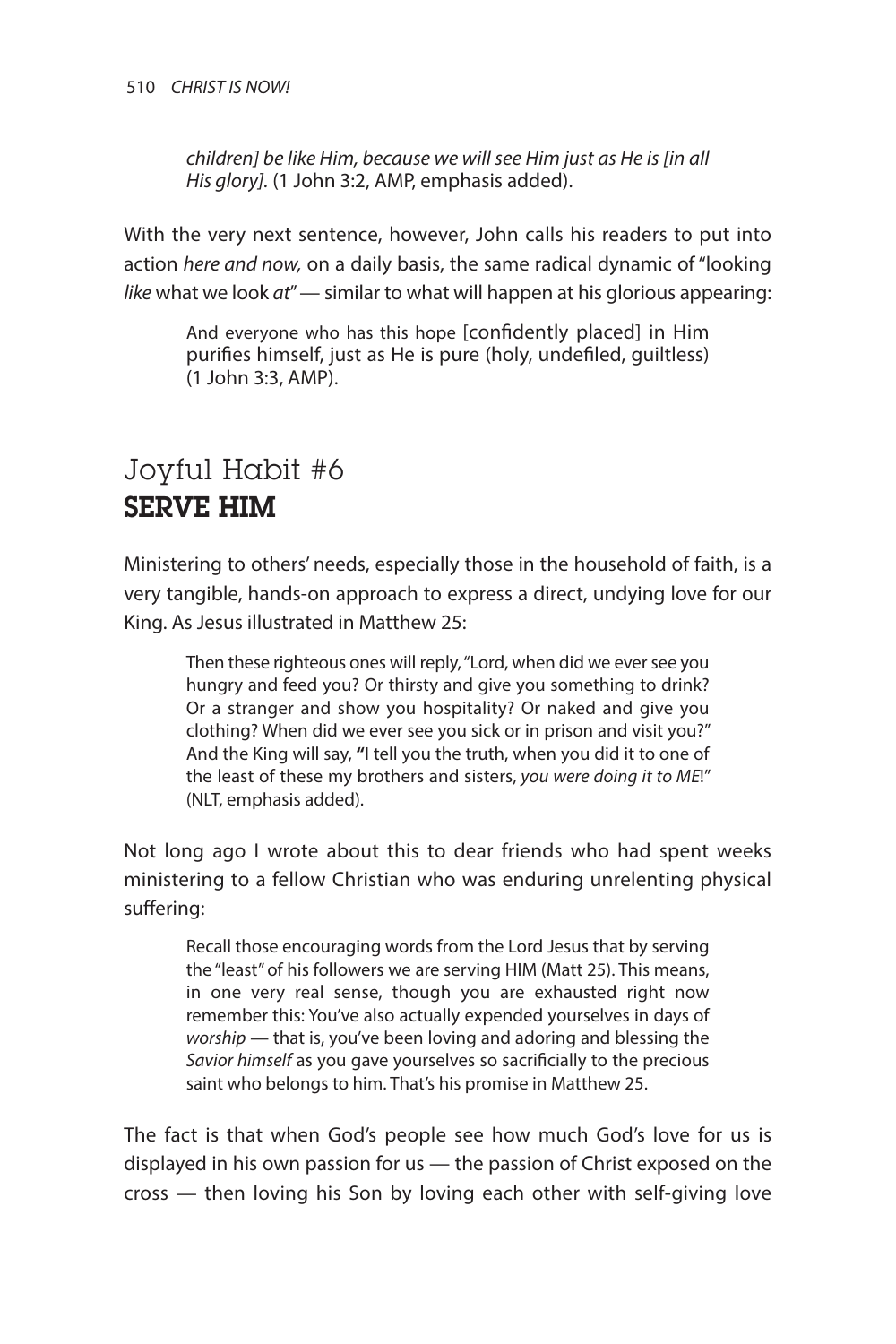unleashes in us a similar passion back toward Christ as well. As Scripture urges:

This is real love — not that we loved God, but that he loved us and sent his Son as a sacrifice to take away our sins. Dear friends, since God loved us that much, we surely ought to love each other . . . All who declare that Jesus is the Son of God have God living in them, and they live in God . . . God is love, and all who live in love live in God, and God lives in them (1 John 4, NLT, emphasis added).

Brother Lawrence, in his classic Practicing the Presence of God, relates that even while he was washing dirty dishes after the meals in the monastery he used the time to focus on worshipping God. Even so, when you serve God's people who are in union with God's Son, you are automatically doing so in "the presence of Christ," expressing your affections toward the person of Christ, ministering to him in the process.

So this is another way to express our fervency for his supremacy — by blessing those who live under the shadow of his reign.

#### Joyful Habit # 7 **SHARE HIM**

The more we practice these six joyful habits, the more we become intensely wrapped up with Jesus day by day. But the passion we are celebrating in our relationship with him is not for us alone. The Father intends for us to share him as our all in all with the world — the world at the end of our street and the world at the ends of the earth.

That means ultimately that wherever Christians go — to the marketplace, the schoolyard, the inner city, the rural poor, the government, or the unreached peoples around the globe — we should be stirred up to spread the good news of God's Son with unbelievers because we have become so zealous for his name and his reign ourselves.

We can begin this outreach to those around us in three basic ways: through our *prayer* for them and through our *care* for them, which prepares the way for us to share with them.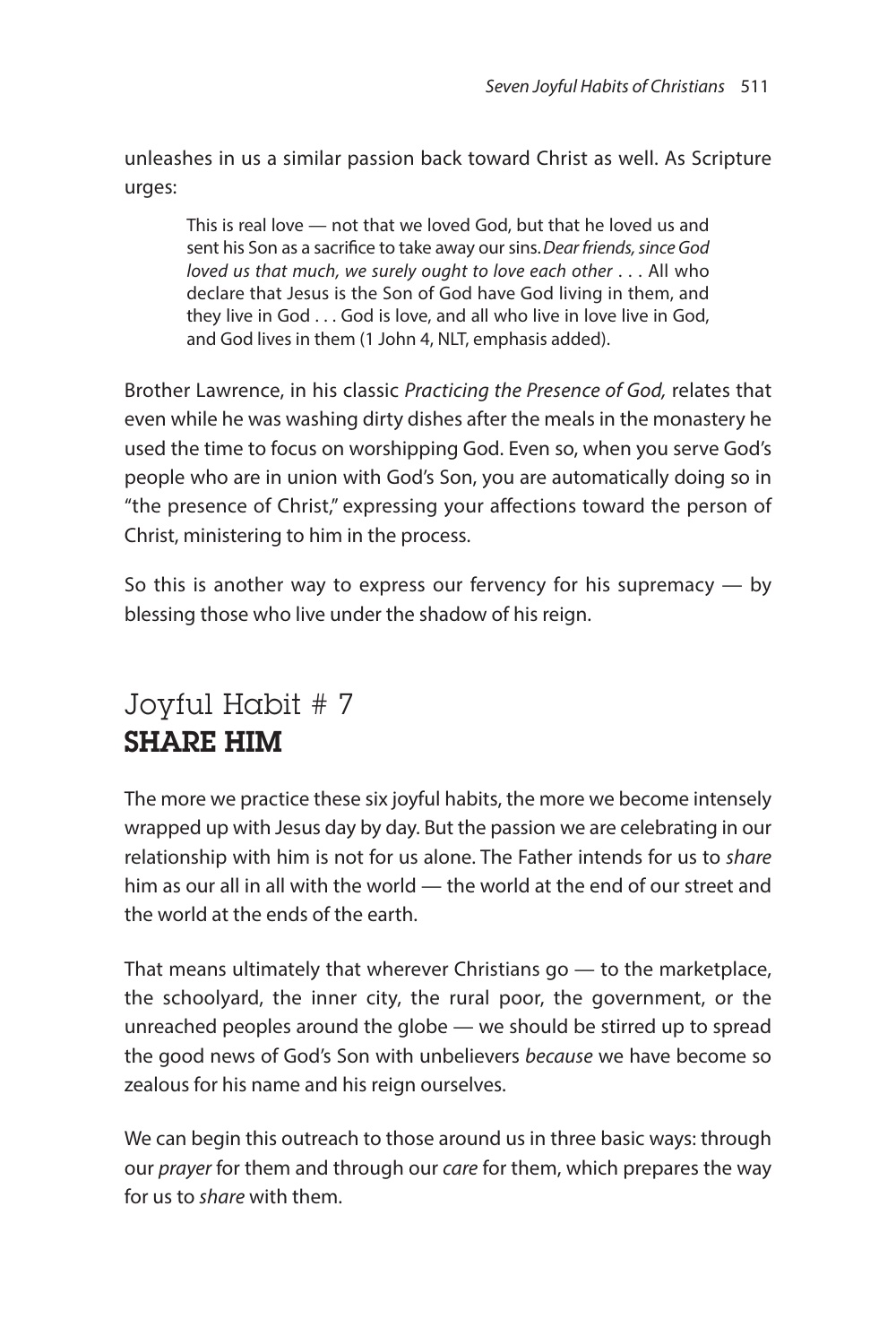#### 512 *CHRIST IS NOW!*

In the process of reaching out to unbelievers and the unreached, the unanticipated reward is how Jesus becomes even more precious to us, as a result.

It's like what often is observed when a bride-to-be eagerly reports to all her girlfriends what a wonderful man her future husband is to her. To her amazement, the very act of sharing him with others ends up deepening her own longings and passions for him as well.

Jesus taught that love for him results in obedience to him (John 14). And chief among his mandates is this from Matthew 28:

All authority in heaven and on earth has been given to me. So you must go and make disciples of all nations. Baptize them in the name of the Father and of the Son and of the Holy Spirit. Teach them to obey everything I have commanded you. And you can be sure that I am always with you, to the very end.

Here's one crucial way fervency for Jesus'supremacy expresses itself: by our determination to share him and his gospel with those who are lost, doing so in such a way that we exalt his name to them, spread his fame around them, extend his reign among them, increase his gain from them, and ratify his claim before them.

#### **Become Hugely Passionate for Christ**

These seven simple words beginning with "S" are visible in Christians who are developing a magnificent obsession with the King of glory, deepening in their love for him as they:

**SEE** him, **SEEK** him, **SAVOR** him, **SPEAK** him, **SHOW** him, **SERVE** him, and **SHARE** him for ALL he is today as our reigning Messiah and Lord.

When Paul declares of himself, "For me to live is Christ" (Philippians 1), these seven responses comprise what that way of life must have looked like to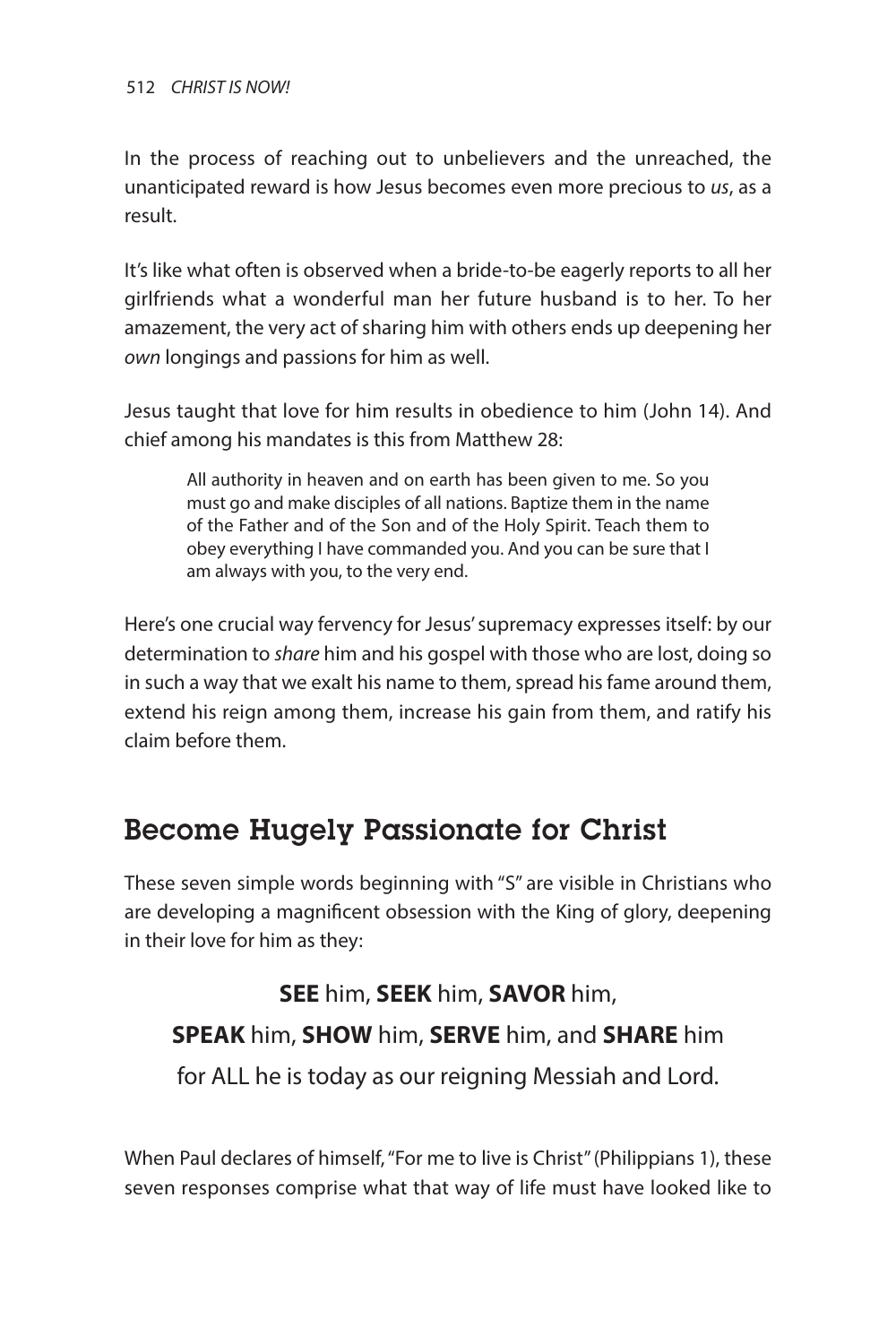those who knew Paul. However, it was the pattern he expected every other believer to pursue.

Why not activate joyful habit #1 — SEE him — and work your way from there through all seven disciplines. Allow your practice of the first one to prepare you to step into the next, and so on. Finally, when all seven are actively a part of your life, they will ignite and sustain in you a hugely passionate heart for God's Son — amplifying the glory of Jesus through you wherever you go.

To get started right now, turn the page.

There you will learn more about the Christ-exalting website www.ChristNow.com that we spoke of earlier. It is filled with free resources from many streams of the Church to support you as you enrich your daily walk with the King of Glory.

Log on to discover for yourself how ready it is to feed and fuel individual and corporate Christ Awakenings in this generation. It's there ready for you.